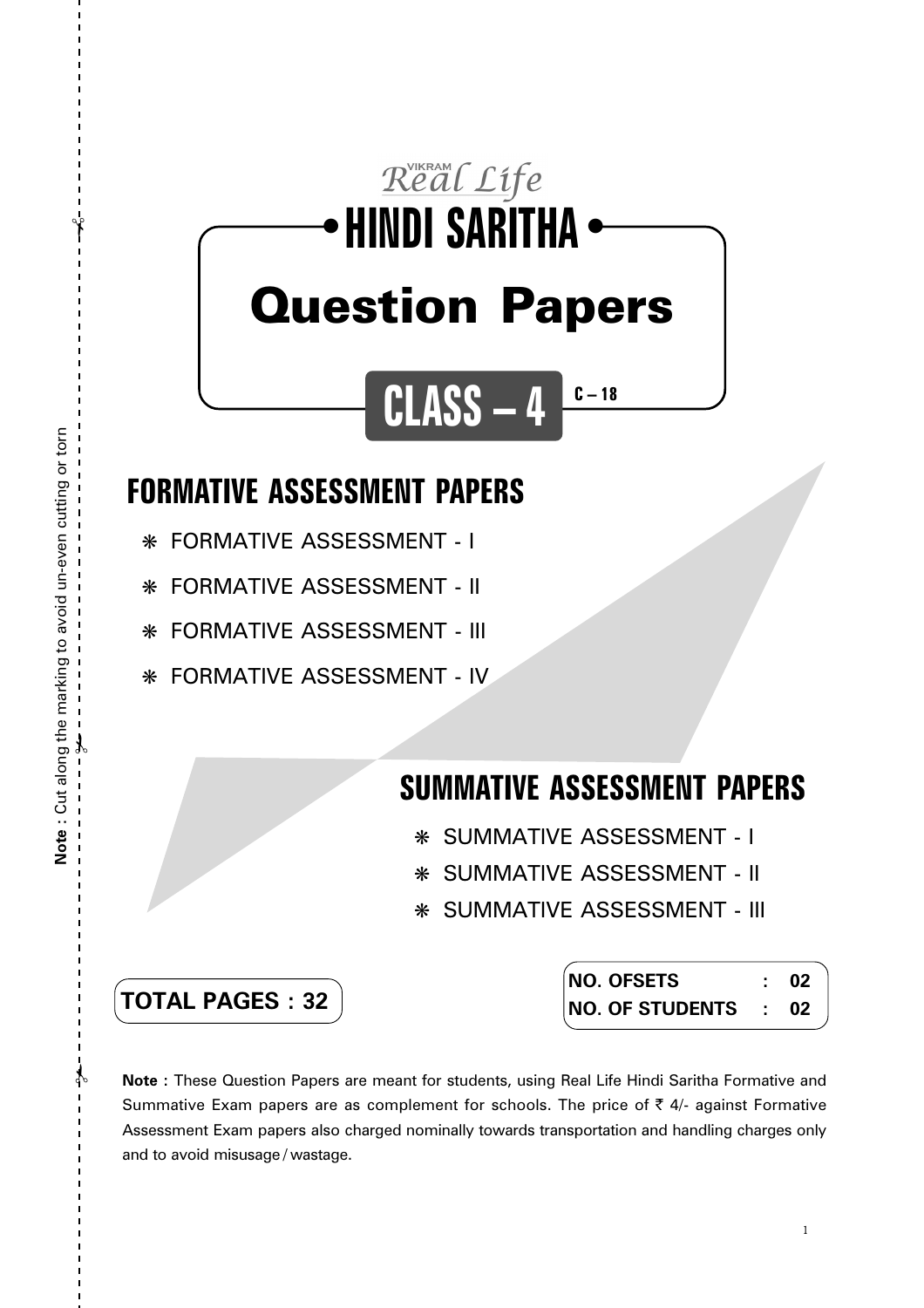| <b>LESSON PLAN</b> |                    |                                |  |  |  |
|--------------------|--------------------|--------------------------------|--|--|--|
| CLASS: 4           |                    |                                |  |  |  |
|                    |                    | <b>Real Life Hindi Saritha</b> |  |  |  |
|                    | <b>Months</b>      | <b>Lessons</b>                 |  |  |  |
| $FA - I$           | $June - July$      | पाठ: 1 से 2 तक                 |  |  |  |
| $FA - II$          | August             | पाठ : 3 से 4 तक                |  |  |  |
| $SA - I$           | September          | पाठ: 1 से 4 तक                 |  |  |  |
| $FA - III$         | October - November | पाठ : 5 से 7 तक                |  |  |  |
| $SA - II$          | December           | पाठ : 1 से 8 तक                |  |  |  |
| $FA - IV$          | January - February | पाठ: 9 से 10 तक                |  |  |  |
|                    | March              | Revision                       |  |  |  |
| $SA - III$         | April              | पाठ: 1 से 11 तक                |  |  |  |
|                    |                    |                                |  |  |  |
|                    |                    |                                |  |  |  |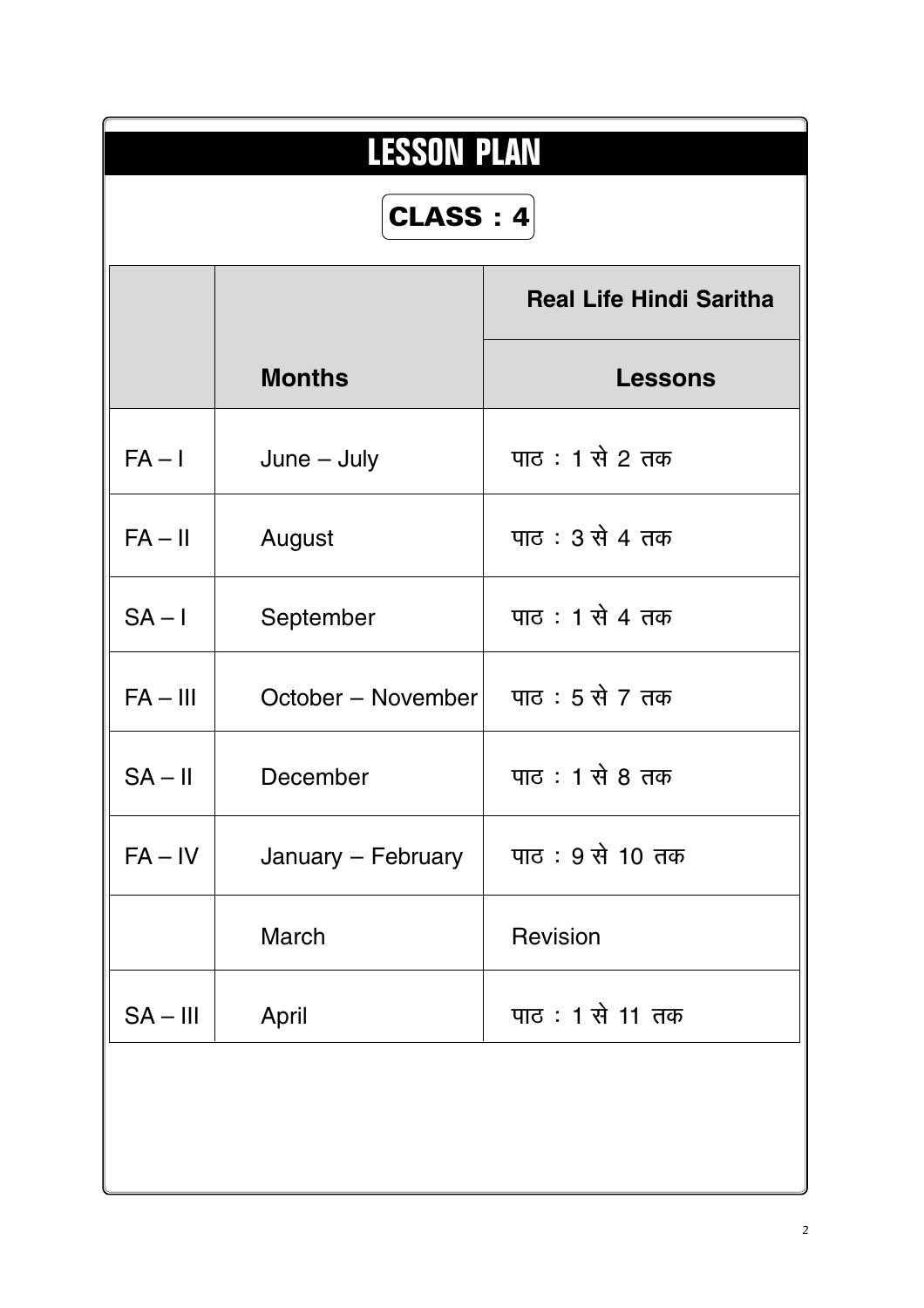| $C - 18$                          |                                                                                                                                                                                                                                                                                                                                                                                                                         | <b>FORMATIVE ASSESSMENT-I</b> |
|-----------------------------------|-------------------------------------------------------------------------------------------------------------------------------------------------------------------------------------------------------------------------------------------------------------------------------------------------------------------------------------------------------------------------------------------------------------------------|-------------------------------|
|                                   | Hindi Saritha<br>Class: 4                                                                                                                                                                                                                                                                                                                                                                                               | <b>MARKS</b><br>Time: 1 Hour  |
| <b>Real Life</b><br>Text Book - 4 | <b>Syllabus</b><br>पाठ: (1 से 2 तक)                                                                                                                                                                                                                                                                                                                                                                                     | <b>School Stamp</b>           |
|                                   | I. निम्नलिखित प्रश्नों के उत्तर दीजिए I                                                                                                                                                                                                                                                                                                                                                                                 | $(5 \times 2 = 10)$           |
| 1. बच्चे क्या बनना चाहते हैं ?    |                                                                                                                                                                                                                                                                                                                                                                                                                         |                               |
| ज.                                |                                                                                                                                                                                                                                                                                                                                                                                                                         |                               |
|                                   | 2. बच्चे भगवान से क्या माँगते हैं ?                                                                                                                                                                                                                                                                                                                                                                                     |                               |
| ज.                                |                                                                                                                                                                                                                                                                                                                                                                                                                         |                               |
| 3. लोमड़ी कहाँ रहती थी ?          |                                                                                                                                                                                                                                                                                                                                                                                                                         |                               |
| ज.                                |                                                                                                                                                                                                                                                                                                                                                                                                                         |                               |
|                                   | 4. बच्चे किनकी सेवा करना चाहते हैं ?                                                                                                                                                                                                                                                                                                                                                                                    |                               |
| ज.                                |                                                                                                                                                                                                                                                                                                                                                                                                                         |                               |
|                                   | 5. जंगल के सभी जानवर किसको देखते ही भागने लगे ?                                                                                                                                                                                                                                                                                                                                                                         |                               |
|                                   |                                                                                                                                                                                                                                                                                                                                                                                                                         |                               |
|                                   | II. निम्नलिखित शब्दों के अर्थ अंग्रेजी में लिखिए I                                                                                                                                                                                                                                                                                                                                                                      | $(5 \times 1 = 5)$            |
|                                   | 1. वरदान = ______________                                                                                                                                                                                                                                                                                                                                                                                               |                               |
|                                   | 2. उपाय = $\frac{1}{\sqrt{1-\frac{1}{2}}}\frac{1}{\sqrt{1-\frac{1}{2}}}\frac{1}{\sqrt{1-\frac{1}{2}}}\frac{1}{\sqrt{1-\frac{1}{2}}}\frac{1}{\sqrt{1-\frac{1}{2}}}\frac{1}{\sqrt{1-\frac{1}{2}}}\frac{1}{\sqrt{1-\frac{1}{2}}}\frac{1}{\sqrt{1-\frac{1}{2}}}\frac{1}{\sqrt{1-\frac{1}{2}}}\frac{1}{\sqrt{1-\frac{1}{2}}}\frac{1}{\sqrt{1-\frac{1}{2}}}\frac{1}{\sqrt{1-\frac{1}{2}}}\frac{1}{\sqrt{1-\frac{1}{2}}}\frac$ |                               |
| IV RL Text Book - <b>FA – I</b>   | (1)                                                                                                                                                                                                                                                                                                                                                                                                                     | Hindi Saritha                 |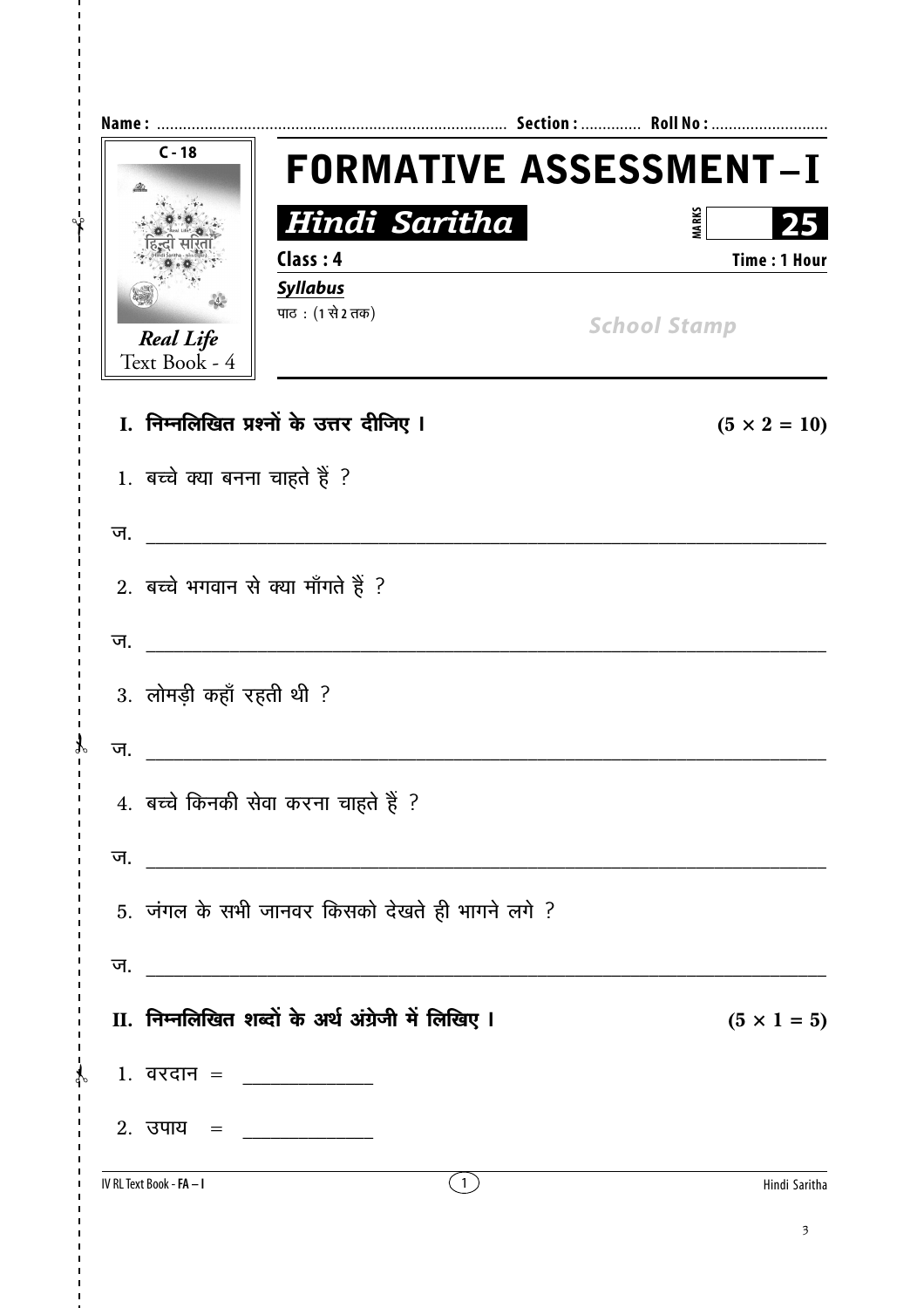|                                                           |  | $4.$ बाघ = _____________           |                    |                                 |                    |
|-----------------------------------------------------------|--|------------------------------------|--------------------|---------------------------------|--------------------|
|                                                           |  |                                    |                    |                                 |                    |
|                                                           |  | III. विलोम शब्द लिखिए ।            |                    |                                 | $(5 \times 1 = 5)$ |
|                                                           |  |                                    |                    |                                 |                    |
|                                                           |  |                                    |                    |                                 |                    |
|                                                           |  |                                    |                    |                                 |                    |
|                                                           |  |                                    |                    |                                 |                    |
|                                                           |  | 5. धर्म $\times$ __________        |                    |                                 |                    |
|                                                           |  | IV. निम्नलिखित वाक्यों को जोड़िए । |                    |                                 | $(5 \times 1 = 5)$ |
| 1. तुम मुझे नहीं                                          |  |                                    |                    | ( ) A) भगवान की प्रतिनिधि हैं । |                    |
| 2. और देखो कि जंगल के जानवर ( ) B) मुझसे कितना डरते हैं ? |  |                                    |                    |                                 |                    |
| 3. आप सचमुच ही                                            |  |                                    | () C) खा सकते हो । |                                 |                    |
| 4. लोमड़ी की बात सुनकर ( ) D) एकसाथ घूमने लगे ।           |  |                                    |                    |                                 |                    |
| 5. बाघ और लोमड़ी जंगल में ( ) E) बाघ हँसने लगा ।          |  |                                    |                    |                                 |                    |

 $4.4.4.4.4$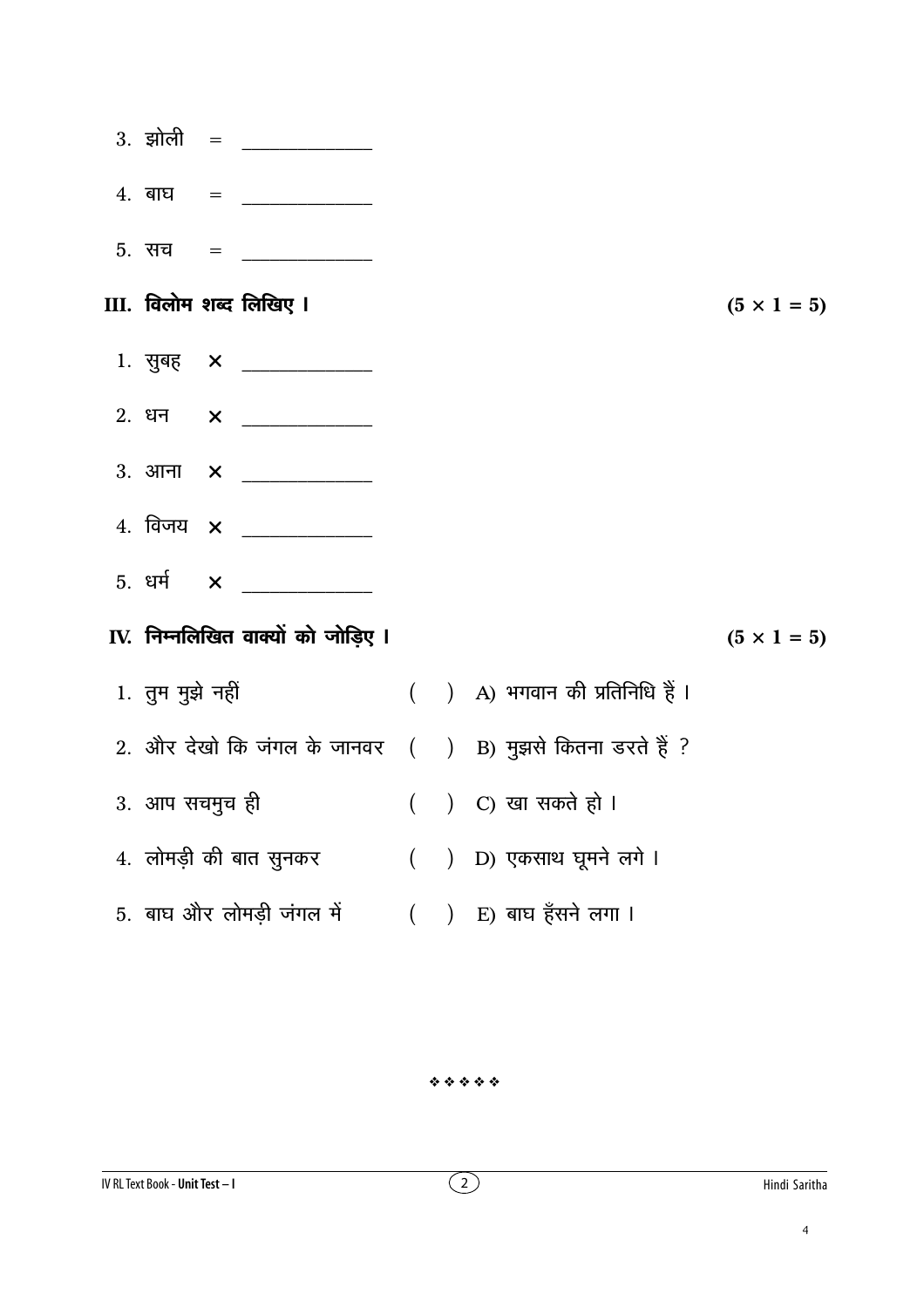| $C - 18$                          | <b>FORMATIVE ASSESSMENT-I I</b>                                   |                    |
|-----------------------------------|-------------------------------------------------------------------|--------------------|
|                                   | Hindi Saritha                                                     | <b>MARK</b>        |
|                                   | Class: 4                                                          | Time: 1 Hour       |
|                                   | <b>Syllabus</b>                                                   |                    |
| <b>Real Life</b><br>Text Book - 4 | <b>School Stamp</b><br>पाठ: (3 से 4 तक)                           |                    |
|                                   | I. निम्नलिखित प्रश्नों के उत्तर दीजिए I                           | $(4 \times 2 = 8)$ |
|                                   | 1. डाकघर किसकी सेवा करता है ?                                     |                    |
| ज.                                |                                                                   |                    |
| 2. शेर के पास क्या था ?           |                                                                   |                    |
| ज.                                |                                                                   |                    |
|                                   | 3. डाकघर में क्या-क्या मिलते हैं ?                                |                    |
| ज.                                |                                                                   |                    |
| 4. शेर के पास क्या था ?           |                                                                   |                    |
| ज.                                |                                                                   |                    |
|                                   | II. रिक्त स्थानों की पूर्ति उचित शब्दों से कीजिए I                | $(3 \times 1 = 3)$ |
|                                   | लालच आदमी मोहर                                                    |                    |
|                                   | 1. वहाँ उन पत्रों पर _____________ लगाई जाती है ।                 |                    |
|                                   | ,     2.   सचमुच ही _________ का फल बुरा होता है ।                |                    |
|                                   | 3. डाकघर के _____________ डाक पेटी से सभी पत्रों को निकालते हैं । |                    |
| IV RL Text Book - FA - II         | $\left(1\right)$                                                  | Hindi Saritha      |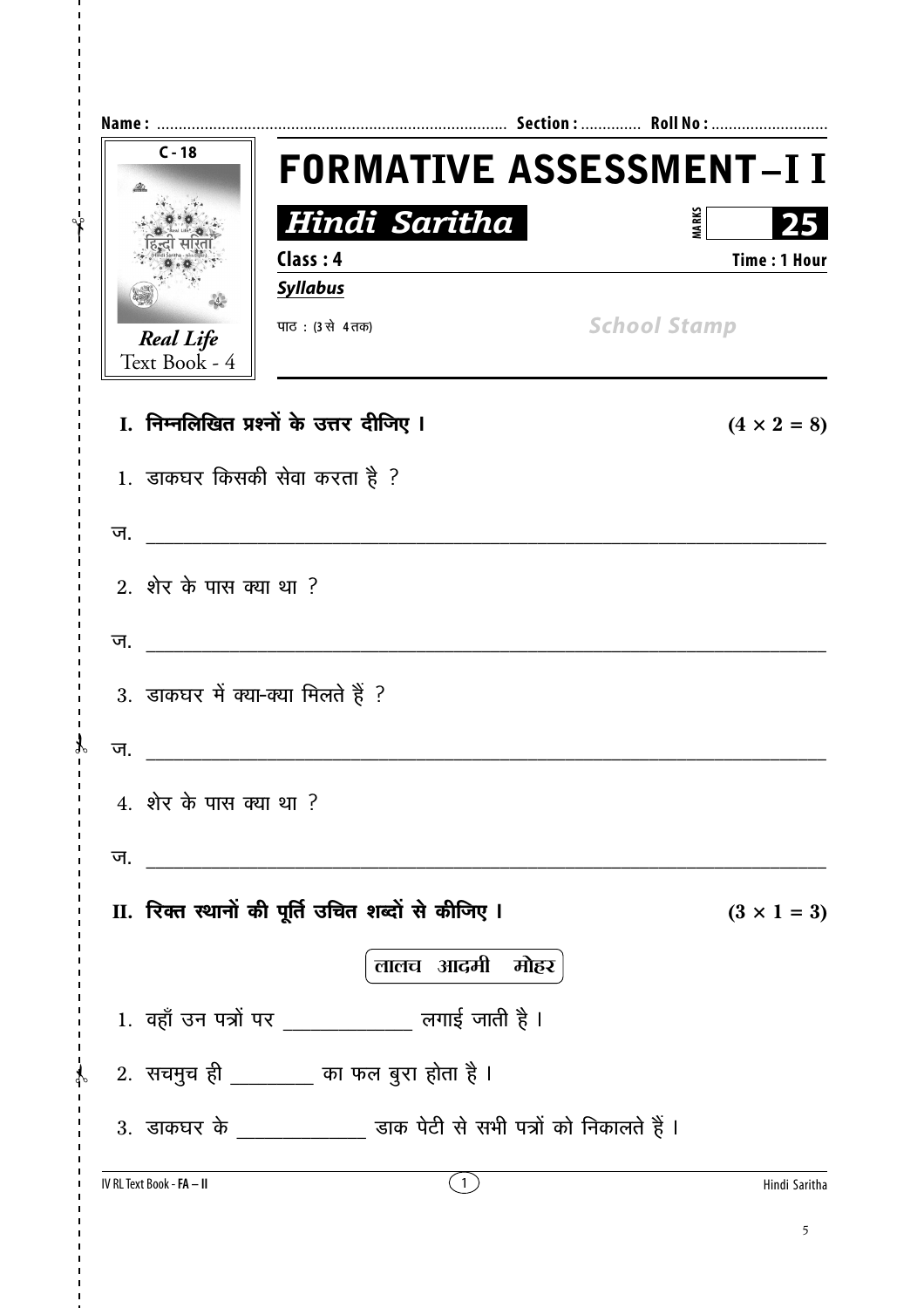| III. निम्नलिखित शब्दों के अर्थ हिन्दी में लिखिए I |                                                                                                                                                                                                                                                                                                                                                                                                                                                                                                  |          |                                                  | $(4 \times 1 = 4)$ |
|---------------------------------------------------|--------------------------------------------------------------------------------------------------------------------------------------------------------------------------------------------------------------------------------------------------------------------------------------------------------------------------------------------------------------------------------------------------------------------------------------------------------------------------------------------------|----------|--------------------------------------------------|--------------------|
|                                                   |                                                                                                                                                                                                                                                                                                                                                                                                                                                                                                  |          |                                                  |                    |
|                                                   |                                                                                                                                                                                                                                                                                                                                                                                                                                                                                                  |          |                                                  |                    |
|                                                   |                                                                                                                                                                                                                                                                                                                                                                                                                                                                                                  |          |                                                  |                    |
|                                                   |                                                                                                                                                                                                                                                                                                                                                                                                                                                                                                  |          |                                                  |                    |
| IV. उलटा-पुलटा शब्दों का सही क्रम लिखिए ।         |                                                                                                                                                                                                                                                                                                                                                                                                                                                                                                  |          |                                                  | $(5 \times 1 = 5)$ |
| 1. र्सलपा                                         | $\begin{tabular}{ll} \multicolumn{2}{c} {\textbf{1}} & \multicolumn{2}{c} {\textbf{1}} & \multicolumn{2}{c} {\textbf{1}} \\ \multicolumn{2}{c} {\textbf{2}} & \multicolumn{2}{c} {\textbf{3}} & \multicolumn{2}{c} {\textbf{4}} \\ \multicolumn{2}{c} {\textbf{5}} & \multicolumn{2}{c} {\textbf{6}} & \multicolumn{2}{c} {\textbf{7}} \\ \multicolumn{2}{c} {\textbf{6}} & \multicolumn{2}{c} {\textbf{7}} & \multicolumn{2}{c} {\textbf{8}} \\ \multicolumn{2}{c} {\textbf{9}} & \multicolumn$ |          |                                                  |                    |
| <b>2.</b> थिकप                                    | <u> 1990 - Januar Amerikaanse konstantinoplering († 1901)</u>                                                                                                                                                                                                                                                                                                                                                                                                                                    |          |                                                  |                    |
| 3. लाचल                                           | $\mathcal{L} = \mathcal{L} = \mathcal{L} = \mathcal{L} = \mathcal{L} = \mathcal{L} = \mathcal{L} = \mathcal{L} = \mathcal{L} = \mathcal{L} = \mathcal{L} = \mathcal{L} = \mathcal{L} = \mathcal{L} = \mathcal{L} = \mathcal{L} = \mathcal{L} = \mathcal{L} = \mathcal{L} = \mathcal{L} = \mathcal{L} = \mathcal{L} = \mathcal{L} = \mathcal{L} = \mathcal{L} = \mathcal{L} = \mathcal{L} = \mathcal{L} = \mathcal{L} = \mathcal{L} = \mathcal{L} = \mathcal$                                     |          |                                                  |                    |
| $4.$ ताबला                                        |                                                                                                                                                                                                                                                                                                                                                                                                                                                                                                  |          |                                                  |                    |
| 5. डायाकि                                         |                                                                                                                                                                                                                                                                                                                                                                                                                                                                                                  |          |                                                  |                    |
| V. निम्नलिखित वाक्यों को जोड़िए ।                 |                                                                                                                                                                                                                                                                                                                                                                                                                                                                                                  |          |                                                  | $(5 \times 1 = 5)$ |
|                                                   |                                                                                                                                                                                                                                                                                                                                                                                                                                                                                                  |          | 1. हम काई लिखकर कहीं भी ( ) A) लेन-देन होता है । |                    |
| 2. उस जंगल के रास्ते से                           |                                                                                                                                                                                                                                                                                                                                                                                                                                                                                                  |          | () B) लिखना आवश्यक है l                          |                    |
| 3. उस पर सही पता का                               |                                                                                                                                                                                                                                                                                                                                                                                                                                                                                                  |          | ( ) C) समाचार भेज सकते हैं ।                     |                    |
| 4. एक जंगल में                                    |                                                                                                                                                                                                                                                                                                                                                                                                                                                                                                  | $\left($ | ) D) कई पथिक आते-जाते रहते थे ।                  |                    |
| 5. डाकघर में पैसों का भी                          |                                                                                                                                                                                                                                                                                                                                                                                                                                                                                                  | $\left($ | ) E) एक तालाब था l                               |                    |
|                                                   |                                                                                                                                                                                                                                                                                                                                                                                                                                                                                                  |          |                                                  |                    |

 $4.4.4.4.4$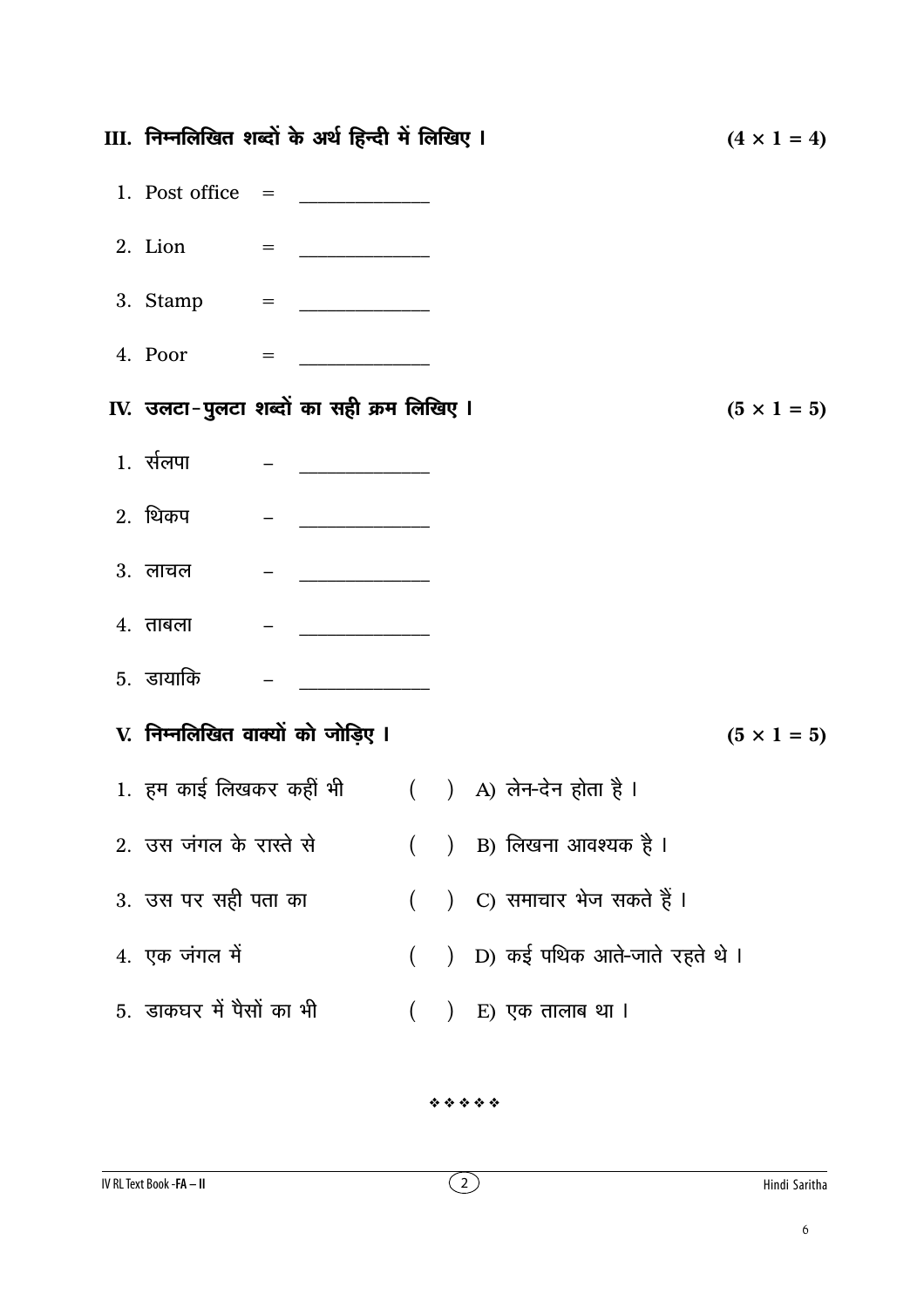| $C - 18$                          |                                                           | <b>FORMATIVE ASSESSMENT-III</b> |
|-----------------------------------|-----------------------------------------------------------|---------------------------------|
|                                   | Hindi Saritha                                             | <b>MARKS</b><br>25              |
|                                   | Class: 4                                                  | <b>Time: 1 Hour</b>             |
|                                   | <b>Syllabus</b>                                           |                                 |
| <b>Real Life</b><br>Text Book - 4 | पाठ: (5 से 7 तक)                                          | <b>School Stamp</b>             |
|                                   | I. निम्नलिखित प्रश्नों के उत्तर दीजिए I                   | $(5 \times 2 = 10)$             |
| 1. चावलों को किसने देखा ?         |                                                           |                                 |
| ज.                                |                                                           |                                 |
| 2. कौन चिंता में पड़ गया ?        |                                                           |                                 |
| ज.                                |                                                           |                                 |
| 3. तितली कैसी बातें करती है ?     |                                                           |                                 |
| ज.                                |                                                           |                                 |
| 4. शिकारी ने कहाँ जाल बिछाया ?    |                                                           |                                 |
| ज.                                |                                                           |                                 |
|                                   | 5. कछुए ने डंडे को कहाँ पकड़ लिया ?                       |                                 |
| ज.                                |                                                           |                                 |
|                                   | II. रिक्त स्थानों की पूर्ति उचित शब्दों से कीजिए I        | $(5 \times 1 = 5)$              |
|                                   | शिकारी<br>नेता<br>लालच<br>जाल                             | चावल                            |
|                                   | 1. मौका पाते ही चारों ओर _____________ के साथ उड चलेंगे । |                                 |
| IV RL Text Book - FA - III        | (1)                                                       | Hindi Saritha                   |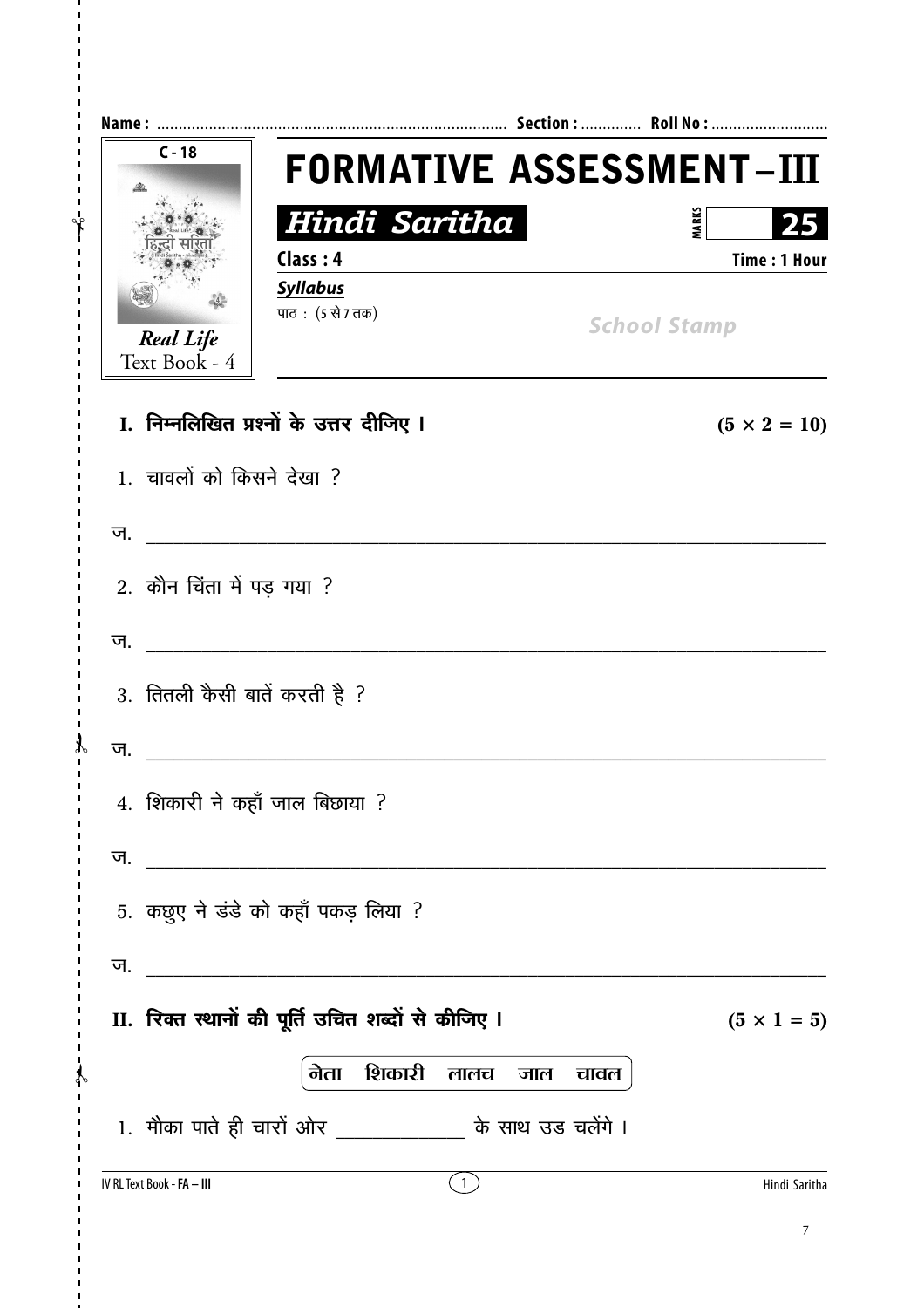| 2. उस दल का _____________ चित्रग्रीव था ।                       |                    |
|-----------------------------------------------------------------|--------------------|
| 3. सभी कबूतर दाने के ________________ में जाकर जाल में फंस गए । |                    |
| $4.$ उसने जाल के चारों ओर ____________ बिखेर दिए ।              |                    |
| 5. एक ______________ ने किसी जंगल में जाल बिछाया ।              |                    |
| III. वचन बदलकर लिखिए I                                          | $(6 \times 1 = 6)$ |
| 1. कबूतर - _____________                                        |                    |
| 2. नदी - __________                                             |                    |
| 3. बिल्ली - ___________                                         |                    |
| 4. घड़ा - ____________                                          |                    |
| 5. लड़का - _____________                                        |                    |
| 6. बात – ____________                                           |                    |
| IV. निम्न लिखित शब्दों के अर्थ हिन्दी में लिखिए I               | (4M)               |
| 1. Greedy = $\qquad$                                            |                    |
| 2. Moment<br>$=$                                                |                    |
| 3. Leader<br>$=$<br><u> 1989 - Johann Barbara, martin a</u>     |                    |
| 4. Opportunity =                                                |                    |

 $4.4.4.4.4$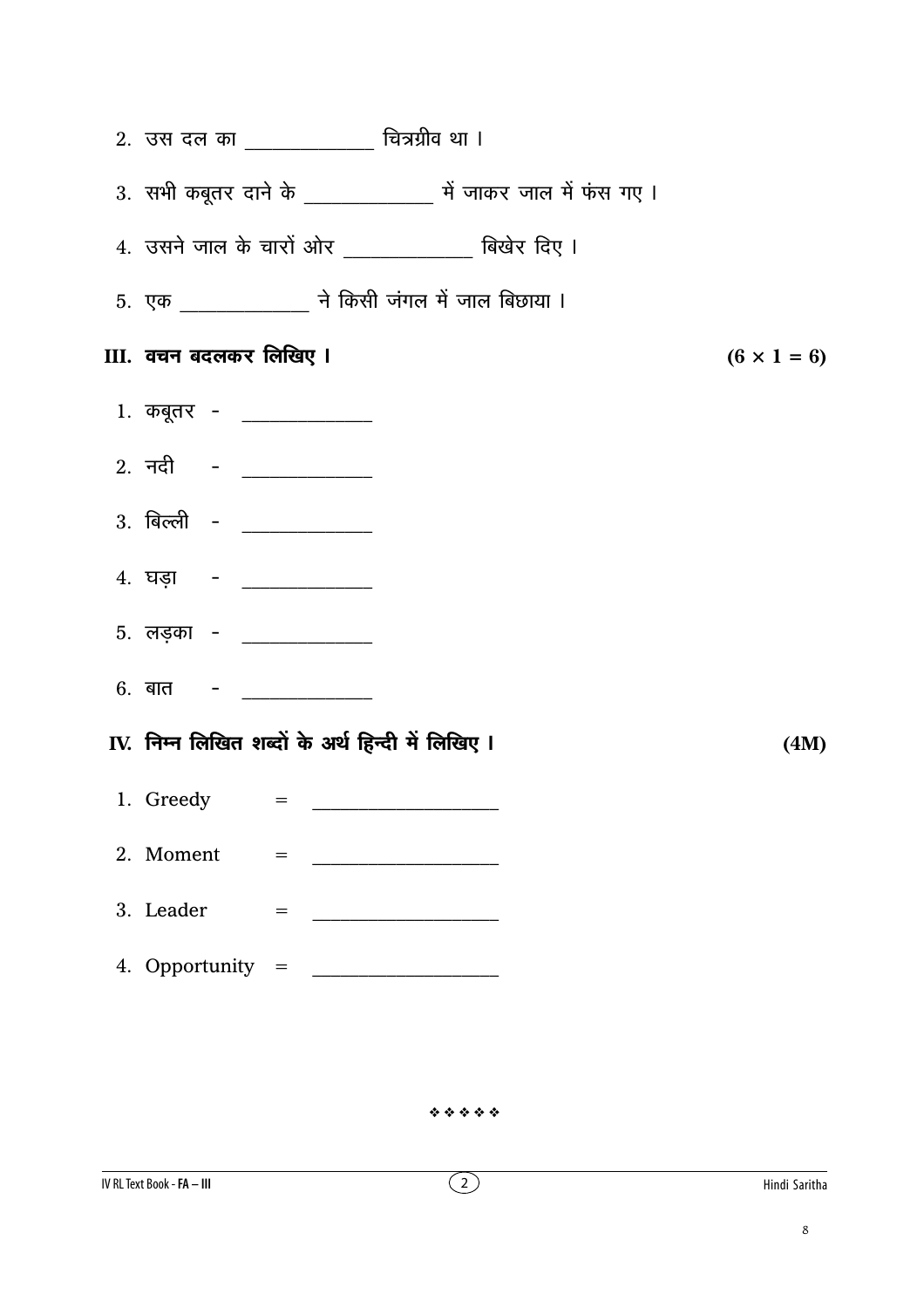| $C - 18$                          | <b>FORMATIVE ASSESSMENT-IV</b>               |                                           |
|-----------------------------------|----------------------------------------------|-------------------------------------------|
|                                   | Hindi Saritha<br>Class: 4                    | <b>MARKS</b><br>25<br><b>Time: 1 Hour</b> |
| <b>Real Life</b><br>Text Book - 4 | <b>Syllabus</b><br>पाठ: (९ से 10 तक)         | <b>School Stamp</b>                       |
|                                   | I. निम्नलिखित प्रश्नों के उत्तर दीजिए I      | $(5 \times 2 = 10)$                       |
| 1. माँ कहाँ दौड़ाती ?             |                                              |                                           |
| ज.                                |                                              |                                           |
| 2. शाला में हम क्या पाते हैं ?    |                                              |                                           |
| ज.                                |                                              |                                           |
| 3. घर-घर में भगवान कौन है ?       |                                              |                                           |
| ज.                                |                                              |                                           |
|                                   | 4. मैदान जाकर हम क्या अपनाते हैं ?           |                                           |
|                                   |                                              |                                           |
|                                   | 5. समय पर काम करने से हम क्या कमा सकते हैं ? |                                           |
|                                   |                                              |                                           |
|                                   | II. निम्नलिखित शब्दों के लिंग बदलकर लिखिए I  | $(4 \times 1 = 4)$                        |
| , 1. नानी  – <u>____________</u>  |                                              |                                           |
|                                   | 2. लड़की – _____________                     |                                           |
| IV RL Text Book - FA - IV         | (1)                                          | Hindi Saritha                             |